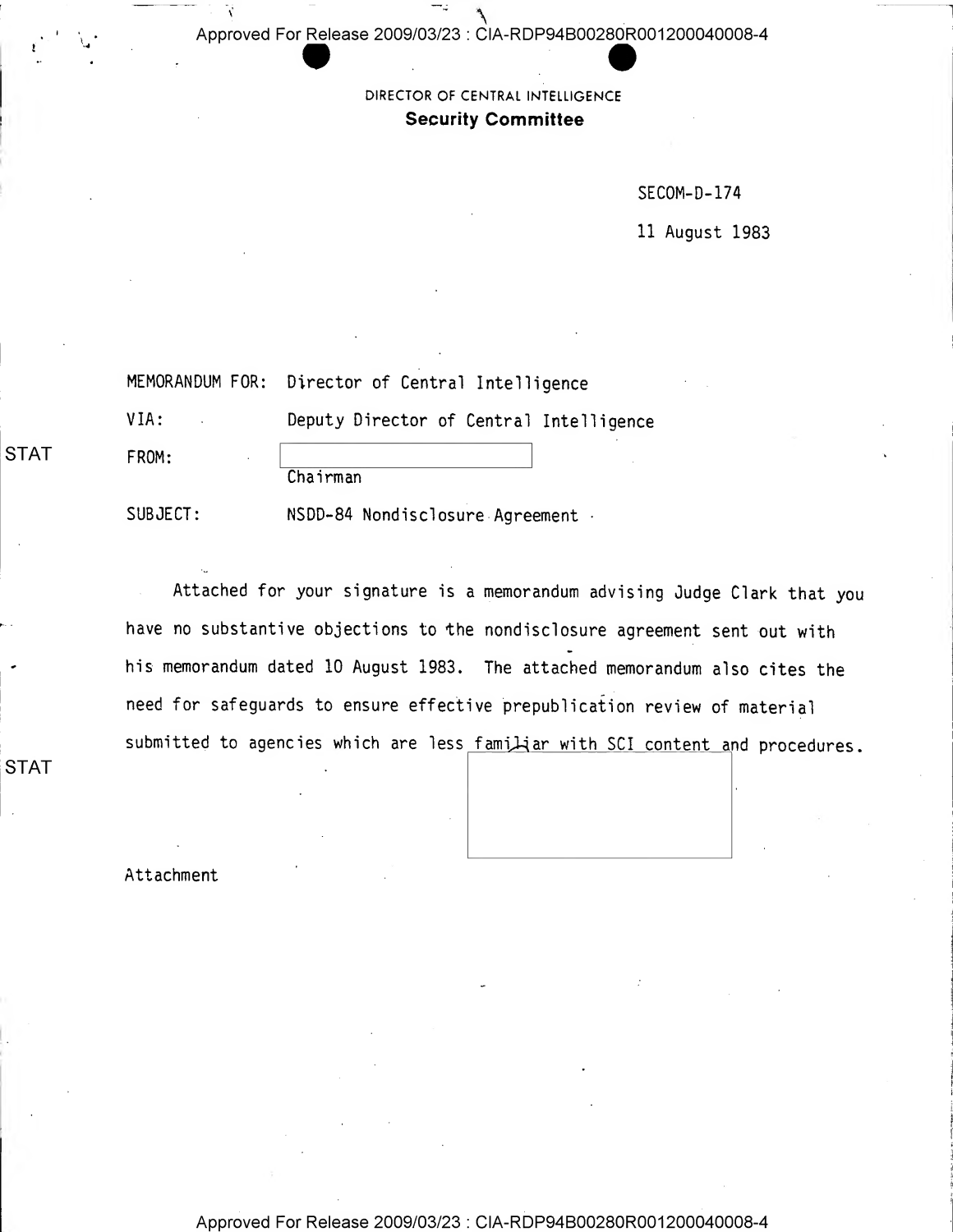Approved For Release 2009/03/23 : CIA-RDP94B00280R001200040008-4<br>  $\bullet$ 

## SUBJECT: NSDD-84 Nondisclosure Agreement

Distribution:

- Orig Addressee w/att
	- $\overline{1}$  DDCI w/att
	- $2$  ER w/att
	- $1 0$  GC w/att
	- <sup>1</sup> D/ICS w/att
	- <sup>1</sup> ICS Registry w/att
	- $1 C/SECOM W/att$

STAT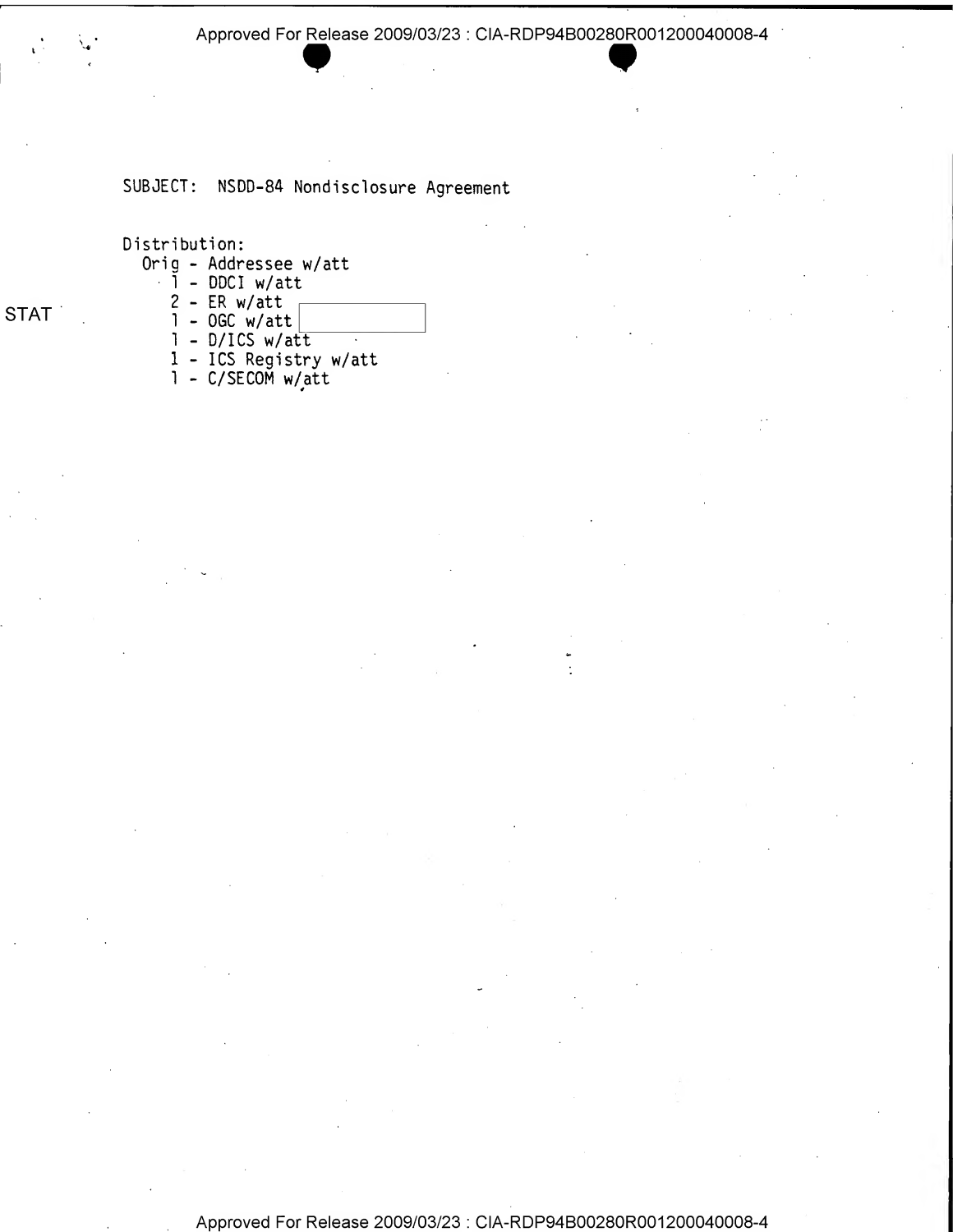Approved For Release 2009/03/23 : CIA-RDP94B0028<u>0R</u>001200040008-4

The Director of Central Intelligence

Washington. D.C. 20505

## .1 2. At/S- -Qg3

 $83 - 3602/2$ 

MEMORANDUM FOR: Assistant to the President for . National Security Affairs

SUBJECT: NSDD-84 Nondisclosure Agreement

REFERENCE: Your Memorandum dated 10 August 1983, Same Subject

In accordance with our recent discussions on this subject, <sup>I</sup> have no substantive objections to the nondisclosure agreements forwarded with the referenced memorandum.

<sup>I</sup> continue to have <sup>a</sup> measure of concern, however, about the mechanics of implementing the provision in the SCI nondisclosure agreement that material may be submitted for prepublication review to the department or agency "last granting me either a security clearance or an SCI access approval." My representatives to the working group expressed concern that agencies which do not grant SCI access approvals may not handle review requests for material containing SCI as effectively as those which regularly, deal with SCI. Both the effectiveness and the promptness of the review may suffer. My representatives were given assurances that proper safeguards would 'be taken to avoid either failure to find and delete SCI in <sup>a</sup> manuscript or unjustified delay in the review.

<sup>1</sup> mention this at this time simply as <sup>a</sup> reminder that sufficient guidance and instruction need to be provided to avoid problems arising from submittal of material for review to agencies that are less familiar with SCI content and procedures.

7s/ William J. Casey

## William J. Casey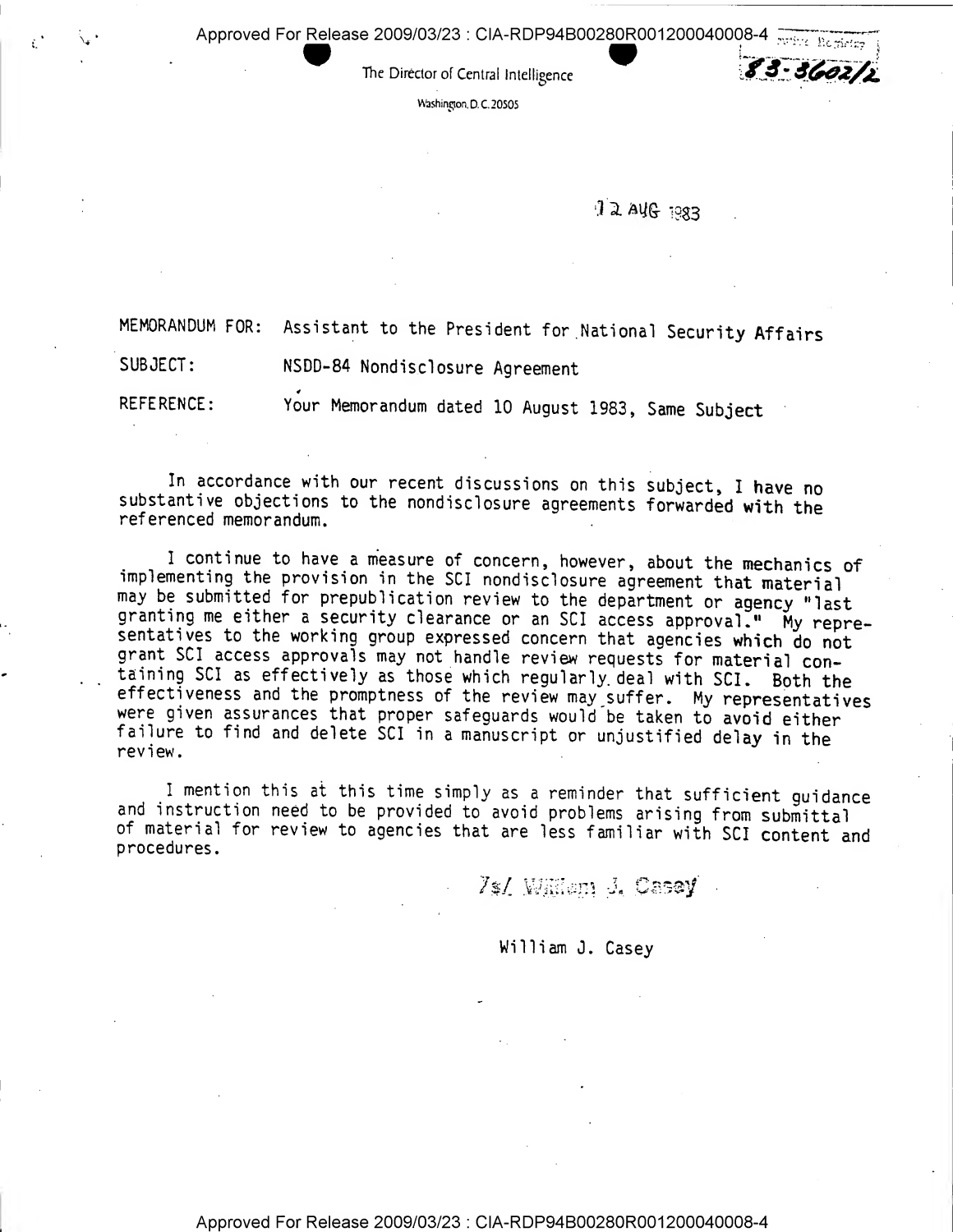## SUBJECT: NSDD-84 Nondisclosure Agreement

Distribution:

- Orig Addressee
	- $1 DCI$
	- <sup>1</sup> DDCI
	- $2 ER$
- STAT. 1 OGC
	- $1 D/ICS$
	- <sup>1</sup> C/SECOM